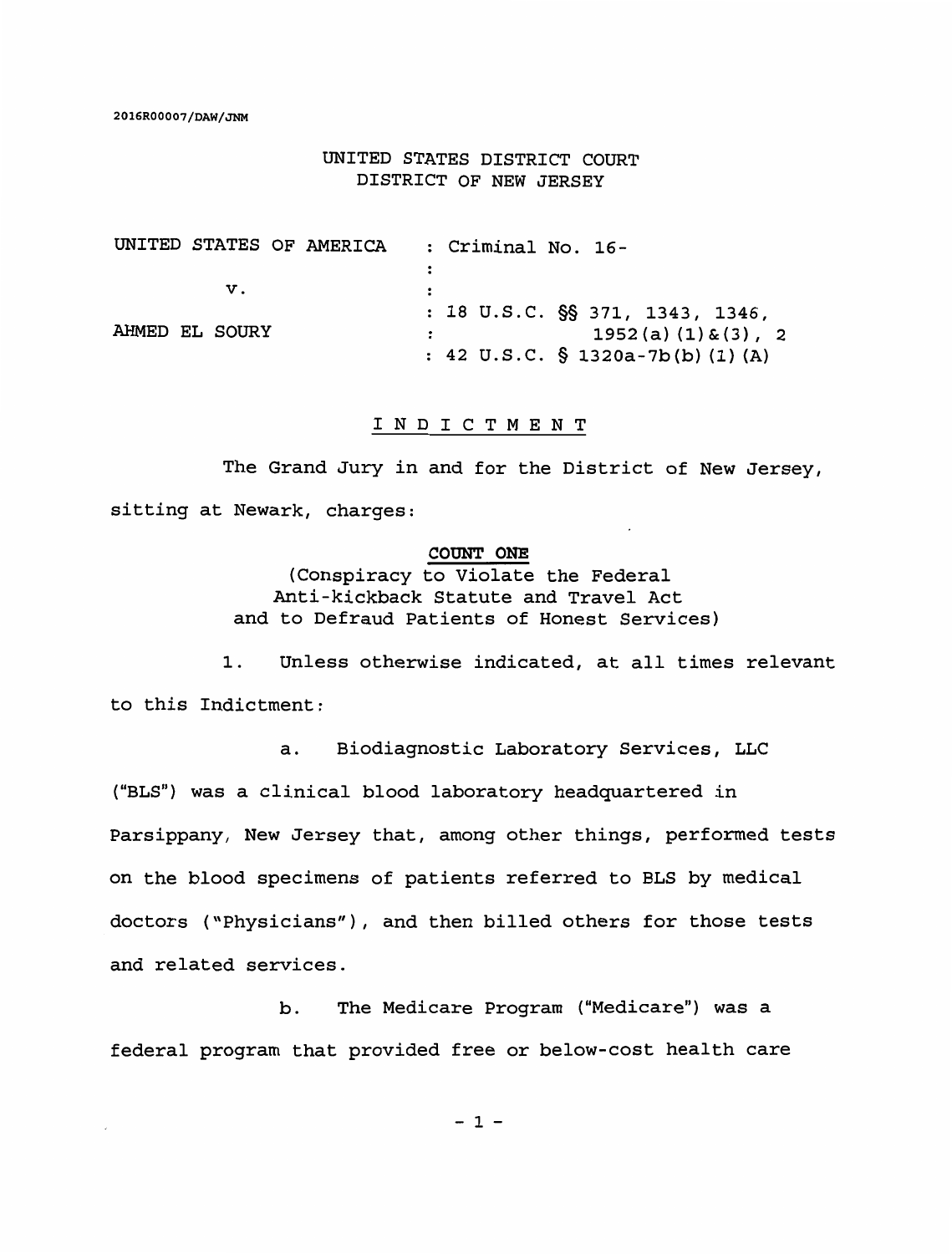benefits to certain individuals, primarily the elderly, blind, and disabled. Medicare was a "Federal health care program" as defined in Title 42, United States Code, Section 1320a-7b(f) and a "health care benefit program" as defined in Title 18, United States Code, Section 24(b). Individuals who receive benefits under Medicare are commonly referred to as "Beneficiaries."

c. The Medicare Part B program was a federally funded supplemental insurance program that provided supplementary Medicare insurance benefits for individuals aged sixty-five or older, and certain individuals who are disabled. The Medicare Part B program paid for various medical services for Beneficiaries, including blood tests and related services.

d. BLS was an approved Medicare provider, and Medicare paid BLS for performing blood tests and related services performed for Beneficiaries who had been referred to BLS by Physicians participating in Medicare.

e. BLS billed, and was paid by, various private health care insurance companies (collectively, the "Private Insurers") in the business of providing health care insurance to individuals and entities under various insurance policies (the "Insureds"), pursuant to which the Private Insurers paid BLS for blood tests and related services performed for Insureds who had been referred to BLS by Physicians.

 $-2 -$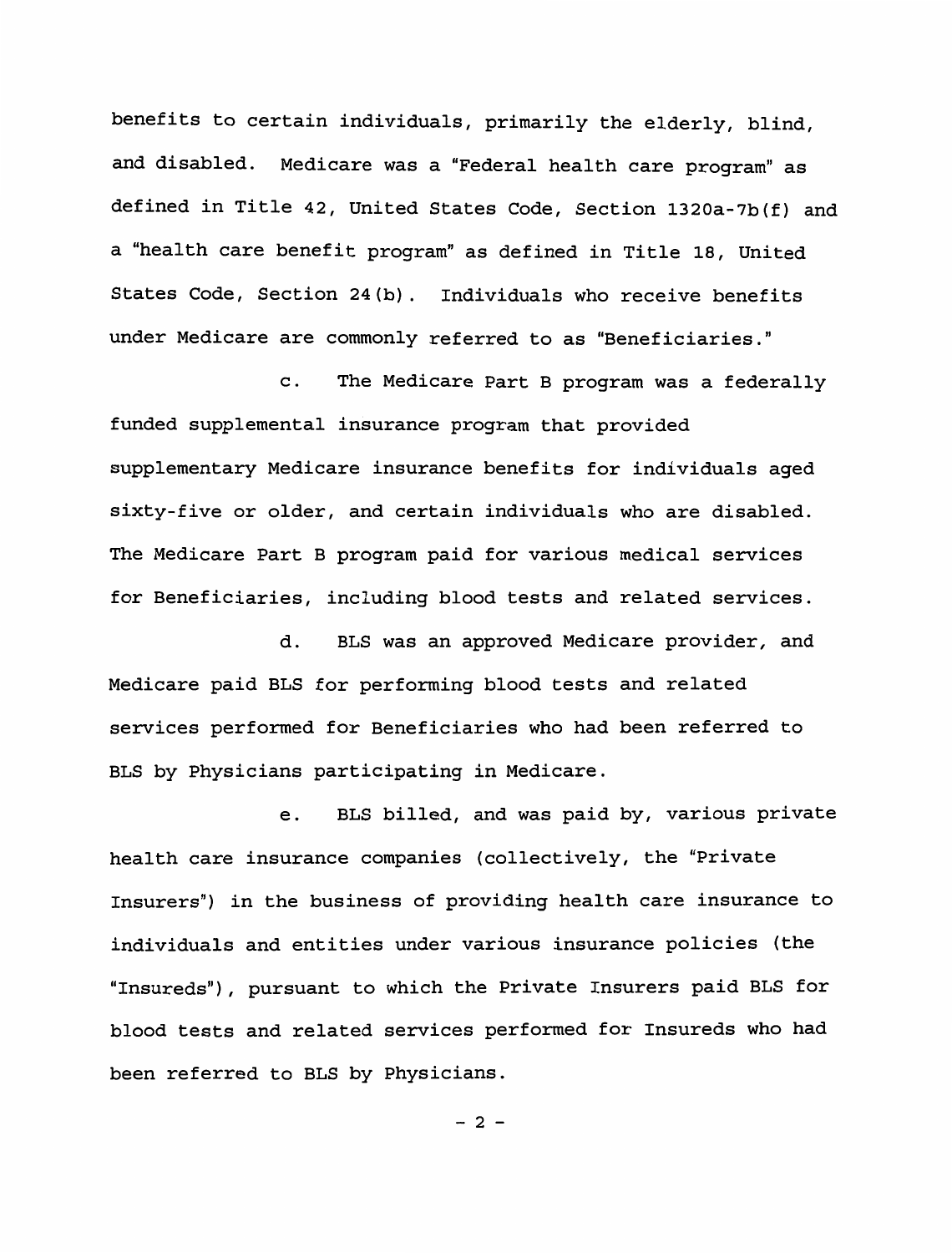f. BLS paid sales representatives a commission based on the amount of revenue received by BLS from Medicare and the Private Insurers for the performance of blood tests and related services performed on blood specimens referred to BLS by Physicians the sales representatives recruited or serviced.

g. David Nicoll, who is a co-conspirator not charged herein, was an owner and the President of BLS and generally exercised control over the operations of BLS.

h. Scott Nicoll, who is a co-conspirator not charged herein, was employed by and acted on behalf of BLS. In addition, beginning in or about 2010, Scott Nicoll caused the formation of an entity called Nicoll Brothers Consulting, LLC.

i. Cliff Antell, who is a co-conspirator not charged herein, was associated with and acted on behalf of BLS in a marketing capacity. In addition, beginning in or about 2010, Cliff Antell caused the formation of an entity called Browns Dock Consulting, LLC ("Browns Dock").

j. Douglas Hurley, who is a co-conspirator not charged herein, was employed by and acted on behalf of BLS as a sales representative. In addition, beginning in or about 2010, Douglas Hurley caused the formation of an entity called Shanti Consulting, LLC ("Shanti").

 $- 3 -$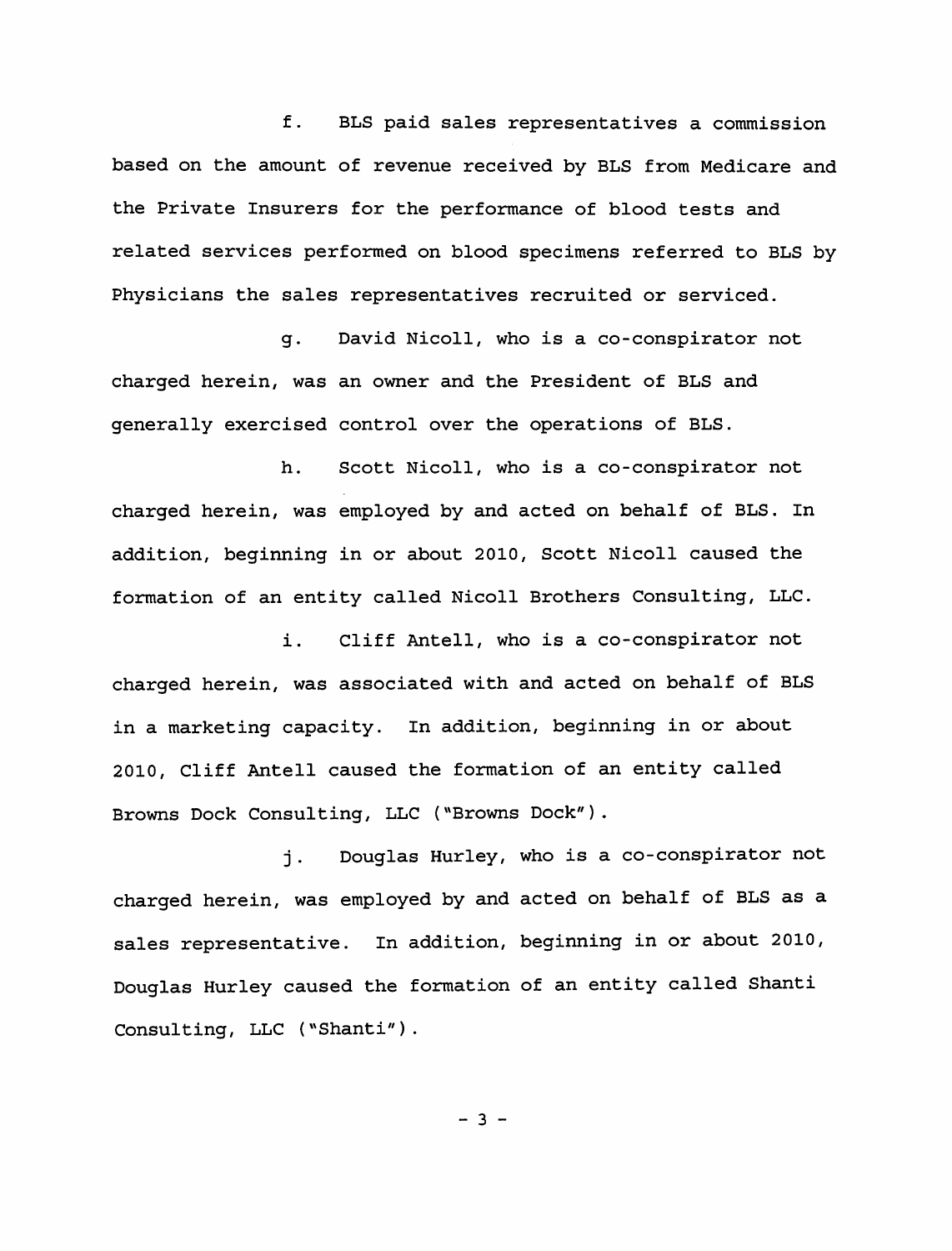## The BLS Bribery Scheme

2. Beginning prior to March 2006 and continuing through in or about April 2013, BLS routinely paid Physicians bribes to induce them to refer the blood specimens of their Medicare and Private Insurer patients to BLS for testing.

3. During the BLS bribery scheme, BLS bribed Physicians practicing medicine in New Jersey and in New York. To generate funds to pay bribes in a given month, BLS relied upon and used the monies generated by patient blood specimen referrals from Physicians, wherever located, that had been obtained in prior months.

#### Defendant AHMED EL SOURY

4. At all times relevant to this Indictment, the defendant, AHMED EL SOURY, was a licensed medical doctor who practiced medicine in Richmond County, New York. As a physician, defendant AHMED EL SOURY owed a fiduciary duty to his patients. In addition, defendant AHMED EL SOURY had a duty of honest services to his patients that included the duty to refrain from accepting, or agreeing to accept, bribes and kickbacks offered in exchange for patient blood specimen referrals.

5. From at least as early as in or about March 2011, defendant AHMED EL SOURY agreed with one or more persons employed by and/or acting on behalf of BLS to refer the blood

 $- 4 -$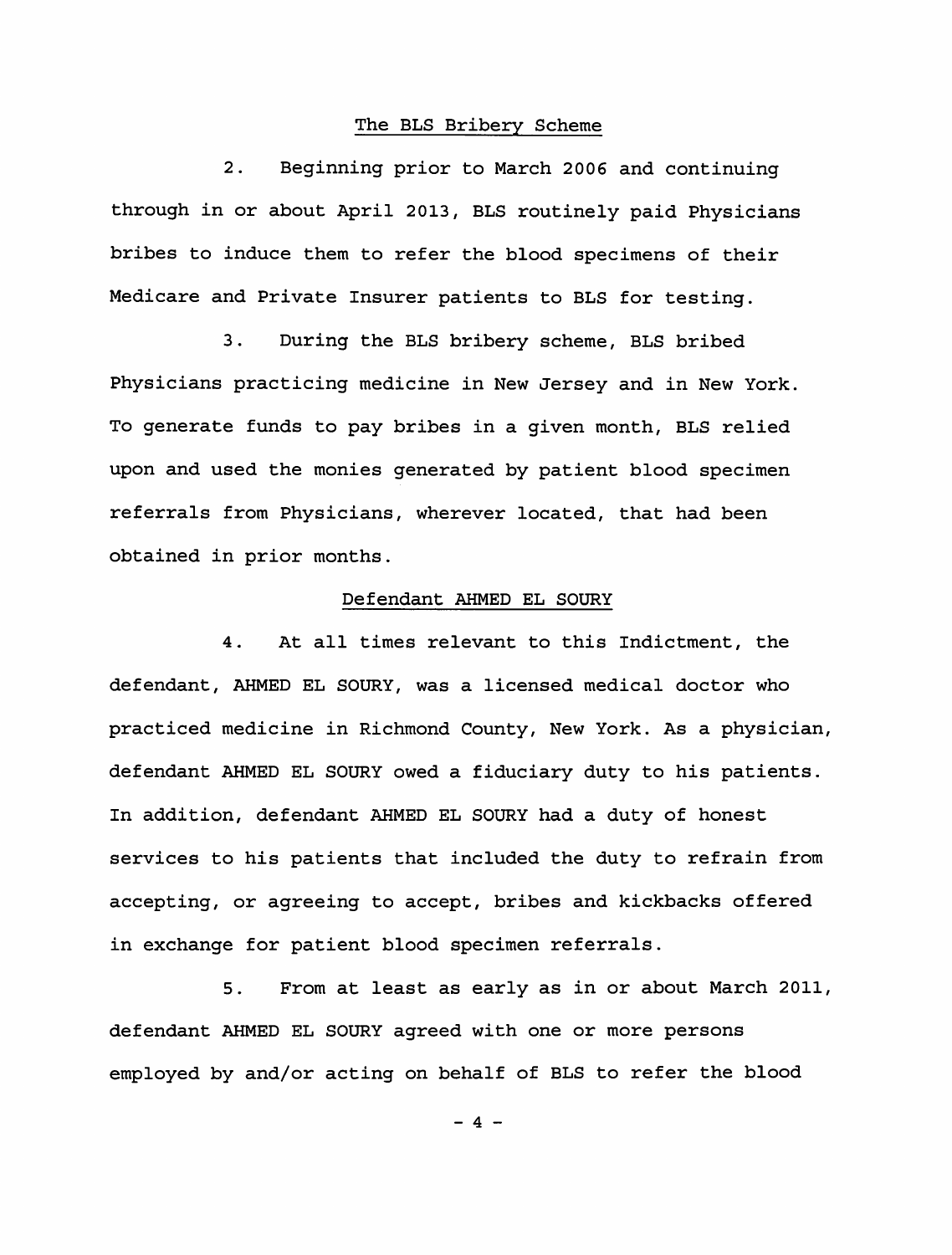specimens of his Medicare and Private Insurer patients to BLS for testing in exchange for monthly bribe payments.

6. From at least as early as in or about March 2011 through April 2013, defendant AHMED EL SOURY accepted cash bribes in exchange for referring the blood specimens of his Medicare and Private Insurer patients to BLS. Defendant AHMED EL SOURY did not advise his patients that he was receiving bribes in exchange for referring their blood specimens to BLS.

7. The referrals from defendant AHMED EL SOURY enabled BLS to collect more than \$650,000 from Medicare and the Private Insurers.

8. From at least as early as in or about March 2011 through in or about April 2013, in the District of New Jersey, and elsewhere, defendant

#### AHMED EL SOURY

did knowingly and intentionally conspire and agree with David Nicoll, Scott Nicoll, Cliff Antell, Doug Hurley, and others to commit offenses against the United States, that is:

a. to willfully solicit and receive remuneration, directly and indirectly, overtly and covertly, in cash and in kind, that is, kickbacks and bribes, from BLS through one or more co-conspirators, in order to induce defendant AHMED EL SOURY to refer patients and cause the

 $-5 -$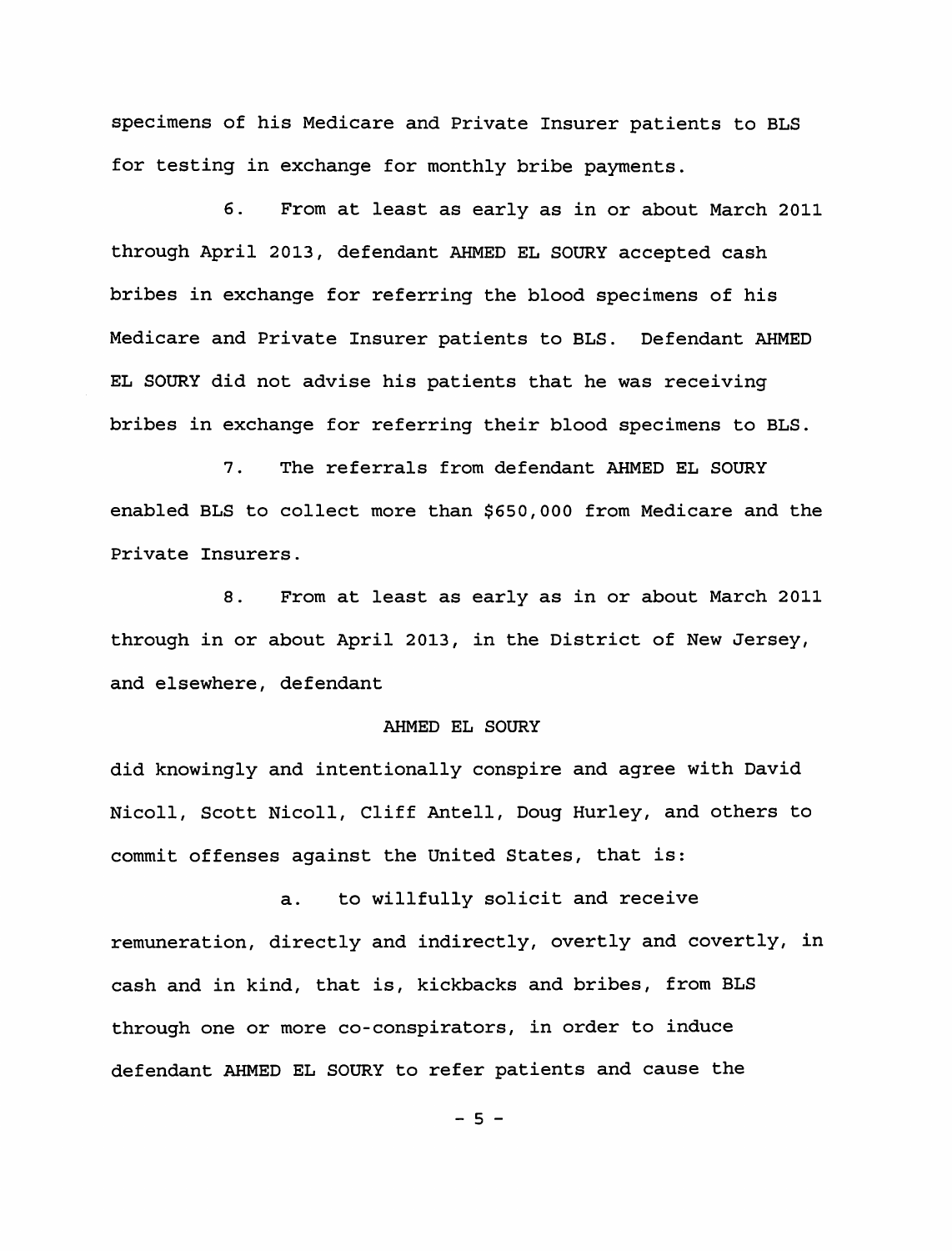referral of patients to BLS for the furnishing and arranging of items and services, that is, the referral of patient blood specimens to BLS for testing and related services, for which payment was made in whole or in part under a Federal health care program, that is, Medicare, contrary to Title 42, United States Code, Section 1320a-7b(b) (1) (A); and

b. to knowingly and intentionally travel in interstate commerce and use and cause to be used the mail and facilities in interstate commerce with intent to promote, manage, establish, carry on, distribute the proceeds of, and facilitate the promotion, management, establishment, carrying on, and distribution of the proceeds of an unlawful activity, that is, commercial bribery, contrary to N.J.S.A. § 2C:21-10 and Title 18, United States Code, Section 1952(a) (l)and (a) (3) and, thereafter, to perform acts to promote, manage, establish, carry on, distribute the proceeds of, and facilitate the promotion, management, establishment, carrying on, and distribution of the proceeds of such unlawful activity, contrary to Title 18, United States Code, Sections  $1952(a) (1)$  and  $(3)$ ; and

c. to knowingly and intentionally devise a scheme and artifice to defraud AHMED EL SOURY's patients of their right to his honest services as their physician and to transmit and cause to be transmitted by means of wire, radio,

 $- 6 -$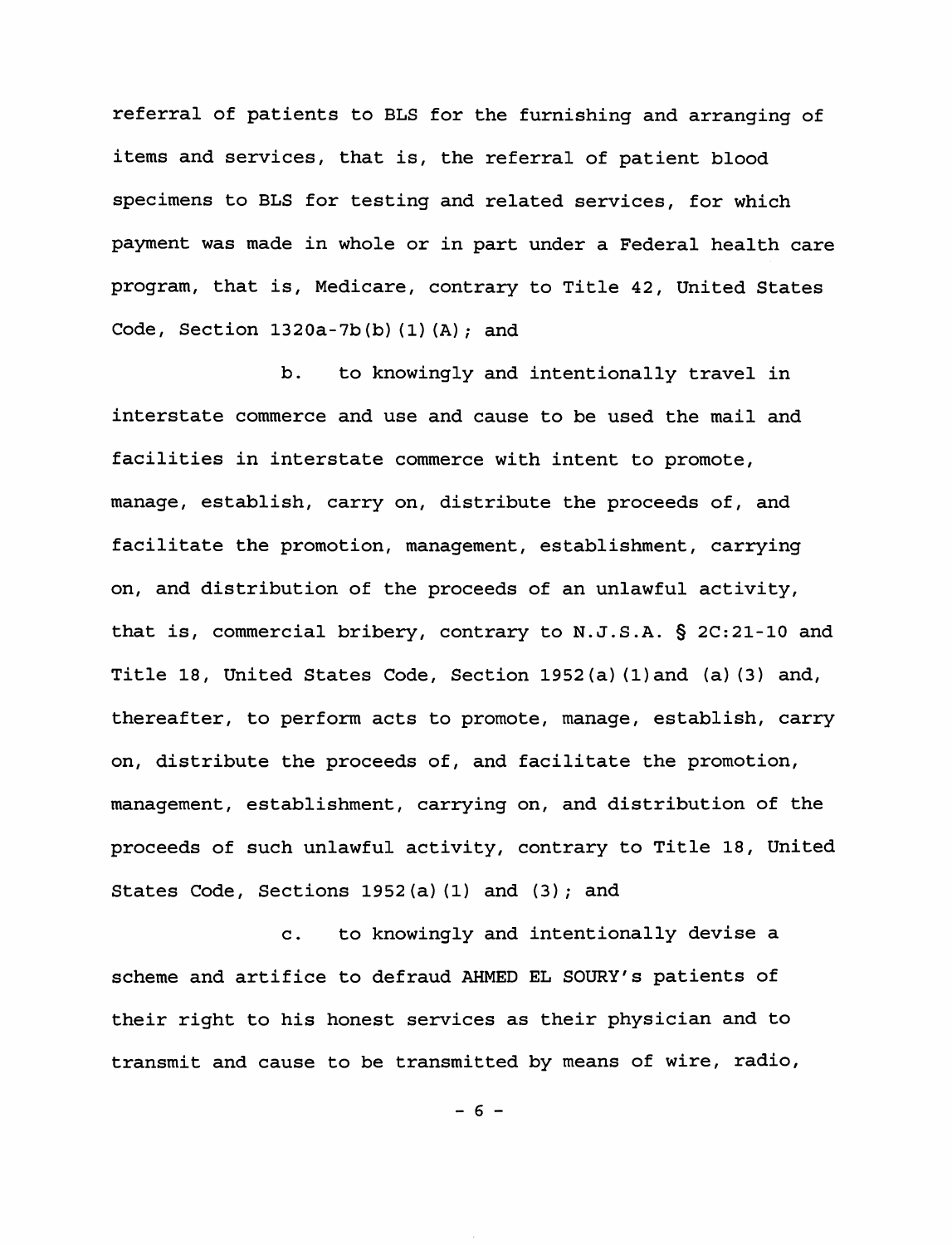and television communication in interstate and foreign commerce, writings, signs, signals, pictures and sounds for the purpose of executing such scheme and artifice, contrary to Title 18, United States Code, Sections 1343 and 1346.

## Object of the Conspiracy

9. The object of the conspiracy was to illegally generate large sums of money for defendant AHMED EL SOURY, coconspirators David Nicoll, Scott Nicoll, Cliff Antell, Douglas Hurley, and others by exchanging concealed bribes for referrals of patient blood specimens that generated revenue for BLS.

## Manner and Means of the Conspiracy

10. The manner and means by which defendant AHMED EL SOURY, co-conspirators David Nicoll, Scott Nicoll, Cliff Antell, Douglas Hurley, and others sought to accomplish the object of the conspiracy included, among other things, the following:

a. Beginning in or around July 2010, certain of the bribes paid to Physicians including defendant AHMED EL SOURY began to be paid by BLS through sham LLC entities, such as Browns Dock and Shanti, that were formed by co-conspirators to further disguise the bribes being paid by BLS.

b. It was further part of the conspiracy that, from in or about March 2011 through in or about April 2013, one or more co-conspirators offered, and defendant AHMED EL SOURY

- 7 -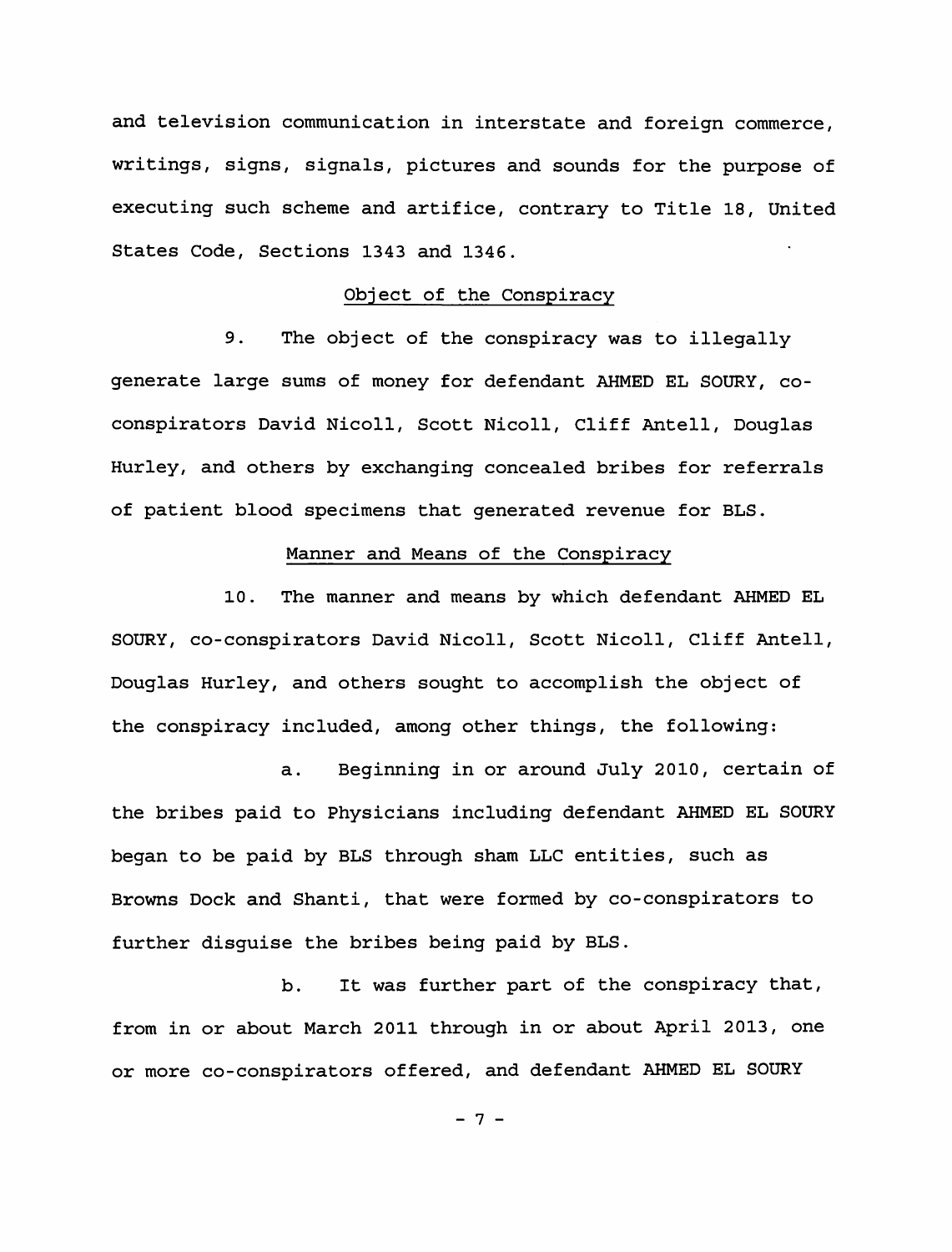accepted, cash bribes of approximately \$2,000 to \$3,000 per month to induce the referral of patient blood specimens to BLS. The patient blood specimens that AHMED EL SOURY referred to BLS were driven from AHMED El SOURY's medical practice in New York to the BLS laboratory in New Jersey for testing.

c. It was further part of the conspiracy that the cash bribes paid to defendant AHMED EL SOURY on behalf of BLS totaled approximately \$65,000 and were driven from New Jersey by BLS representatives to defendant AHMED EL SOURY's medical practice in New York.

d. It was further part of the conspiracy that, in or about February 2012, defendant AHMED EL SOURY solicited, and one or more coconspirators agreed to pay, an increase in the cash bribes paid to defendant AHMED EL SOURY for having persuaded another health care provider to also refer patient blood samples to BLS.

e. It was further part of the conspiracy that defendant AHMED EL SOURY maintained periodic contact with one or more co-conspirators through interstate communications, including telephone and text message.

f. It was further part of the conspiracy that various of the co-conspirators made efforts to track, by month: (i) the monies paid as bribes to defendant AHMED EL SOURY;

 $- 8 -$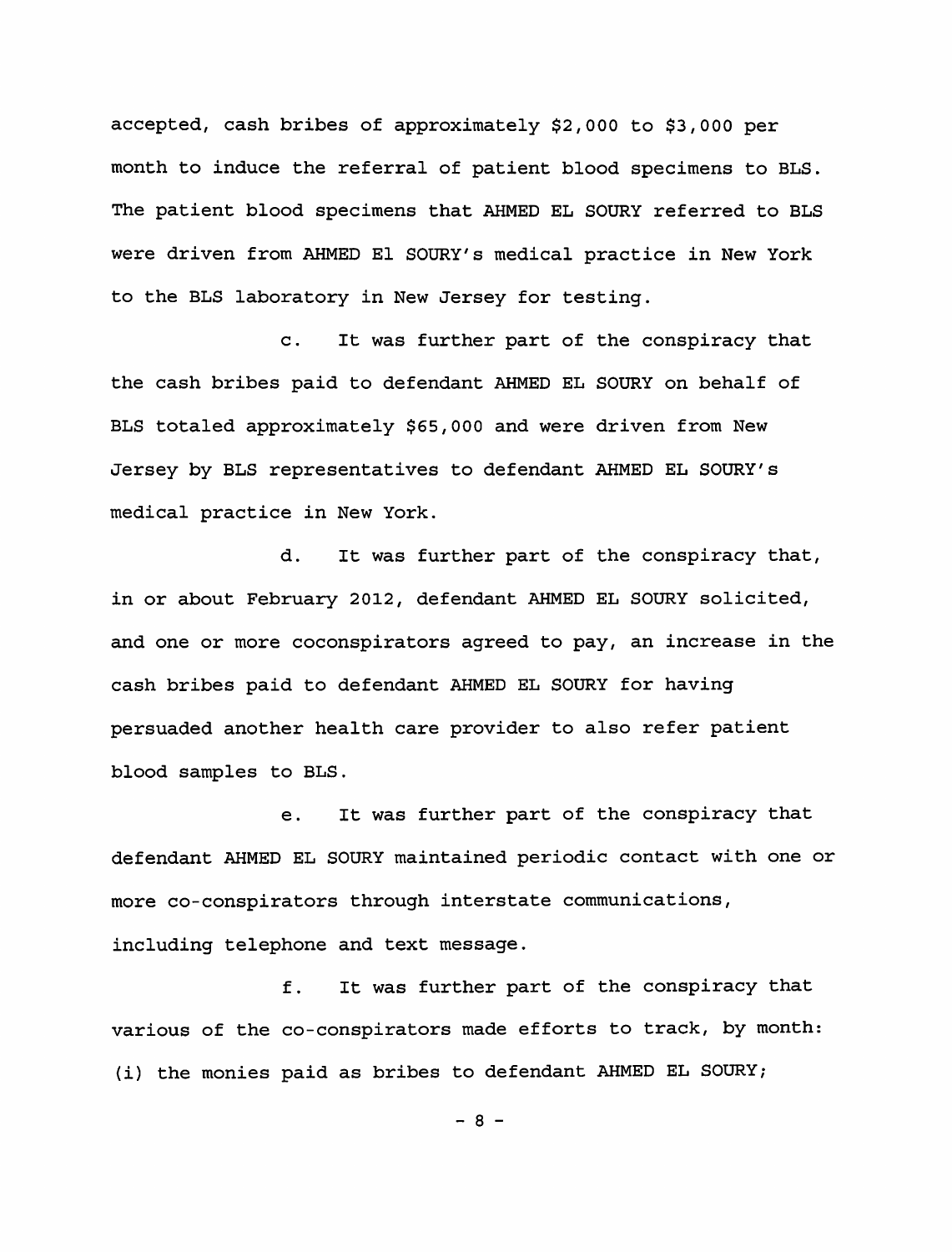(ii) the blood tests defendant AHMED EL SOURY caused to be ordered and referred to BLS; and (iii) the revenue those blood tests generated for BLS.

## Overt Acts

11. In furtherance of the conspiracy and in order to effect the objects thereof, defendant AHMED EL SOURY and his coconspirators committed or caused the commission of the following overt acts in the District of New Jersey and elsewhere:

a. In or about March 2011, AHMED EL SOURY accepted a cash bribe funded by and paid at the direction of BLS.

b. On or about March 29, 2011, defendant AHMED EL SOURY caused patient blood tests to be ordered and the resulting blood specimens to be referred to BLS.

c. On or about May 6, 2011, BLS received approximately \$250 from Medicare via an interstate bank wire for patient blood tests ordered by AHMED EL SOURY and processed by BLS, as referenced in Paragraph ll(b) above.

d. In or about January 2012, AHMED EL SOURY accepted a cash bribe funded by and paid at the direction of BLS.

- 9 -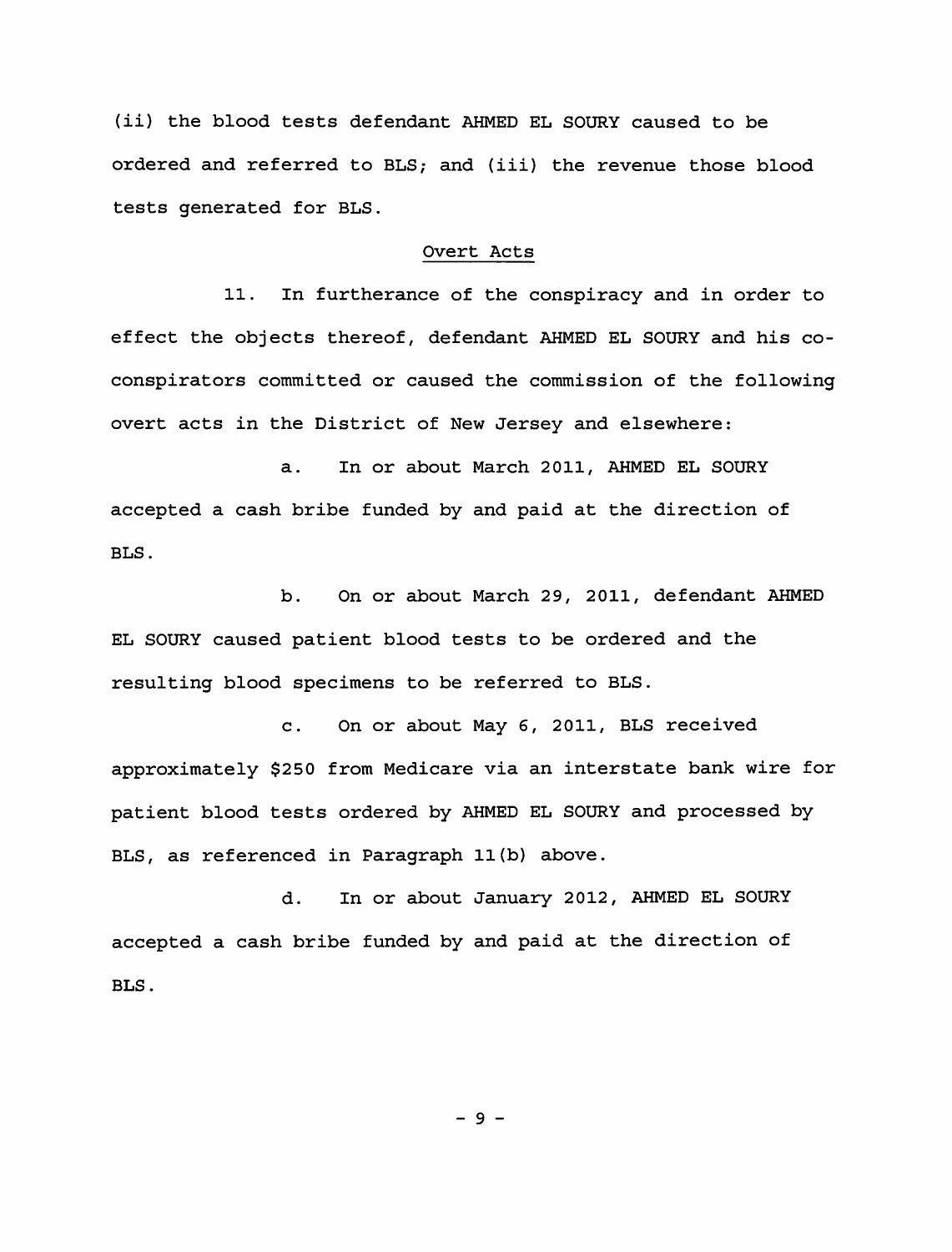e. On or about January 30, 2012, defendant AHMED EL SOURY caused patient blood tests to be ordered and the resulting blood specimens to be referred to BLS.

f. On or about February 22, 2012, BLS received approximately \$1,500 from a private insurance company via an interstate bank wire for patient blood tests ordered by AHMED EL SOURY and processed by BLS, as referenced in Paragraph ll(e) above.

g. In or about April 2012, AHMED EL SOURY accepted a cash bribe funded by and paid at the direction of BLS.

h. On or about May 10, 2012, defendant AHMED EL SOURY caused patient blood tests to be ordered and the resulting blood specimens to be referred to BLS.

i. On or about June 5, 2012, BLS received approximately \$250 from Medicare via an interstate bank wire for patient blood tests ordered by AHMED EL SOURY and processed by BLS, as referenced in Paragraph ll(h) above.

j. On or about June 9, 2012, defendant AHMED EL SOURY caused patient blood tests to be ordered and the resulting blood specimens to be referred to BLS.

 $-10 -$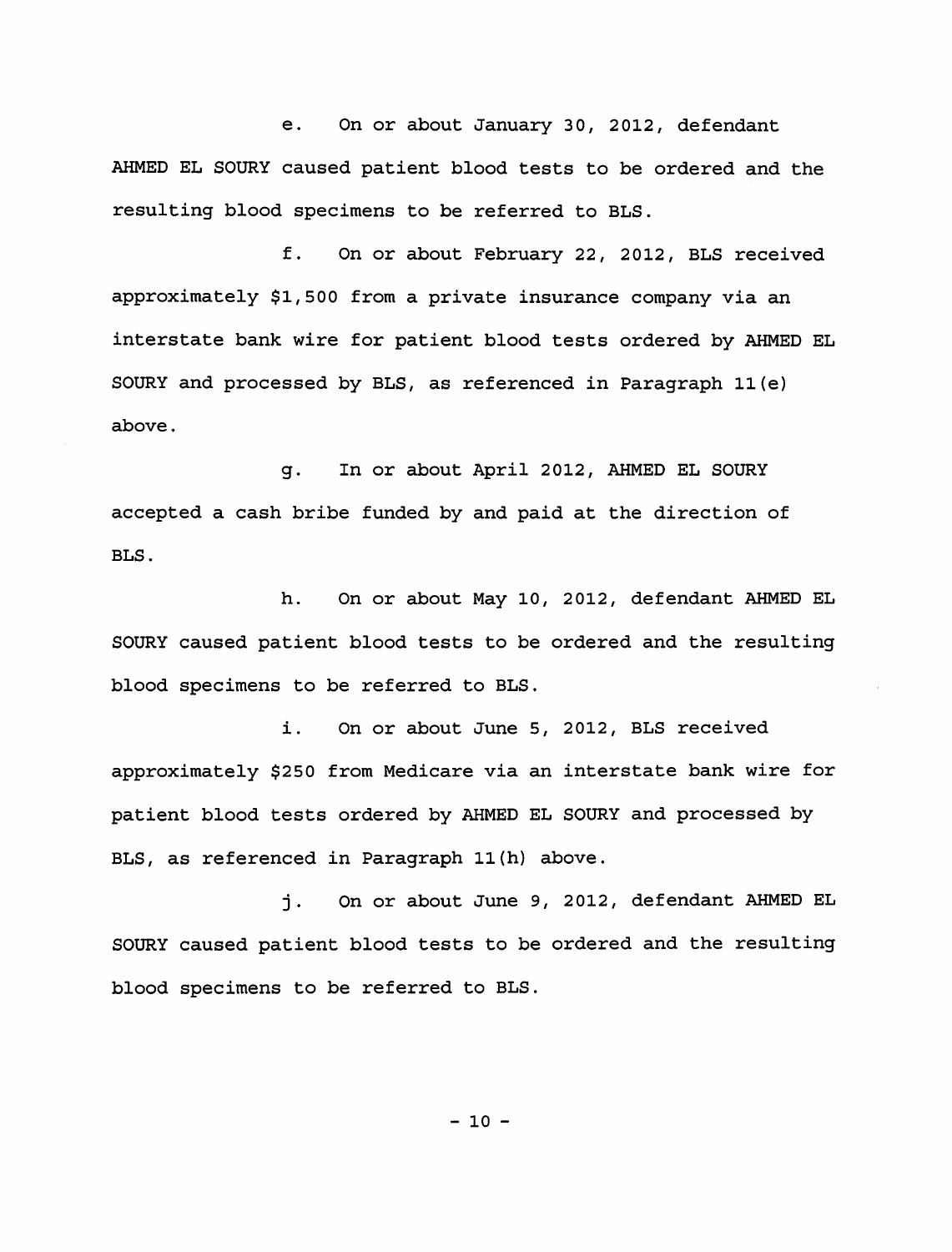k. In or about July 2012, AHMED EL SOURY accepted a cash bribe funded by and paid at the direction of **BLS.** 

1. On or about July 13, 2012, defendant AHMED EL SOURY caused patient blood tests to be ordered and the resulting blood specimens to be referred to BLS.

m. On or about August 7, 2012, BLS received approximately \$550 from Medicare via an interstate bank wire for patient blood tests ordered by AHMED EL SOURY and processed by BLS, as referenced in Paragraph 11(1) above.

n. On or about August 14, 2012, defendant **AHMED EL SOURY** caused patient blood tests to be ordered and the resulting blood specimens to be referred to BLS.

**0.** On or about August 17, **2012,** defendant **AHMED EL SOURY** caused patient blood tests to be ordered and the resulting blood specimens to be referred to BLS.

p. In or about September 2012, AHMED EL SOURY accepted a cash bribe funded by and paid at the direction of BLS.

q. On or about September 28, 2012, BLS received approximately \$550 from Medicare via an interstate bank wire for patient blood tests ordered by AHMED EL SOURY and processed by BLS, as referenced in Paragraph 11(n) above.

 $-11 -$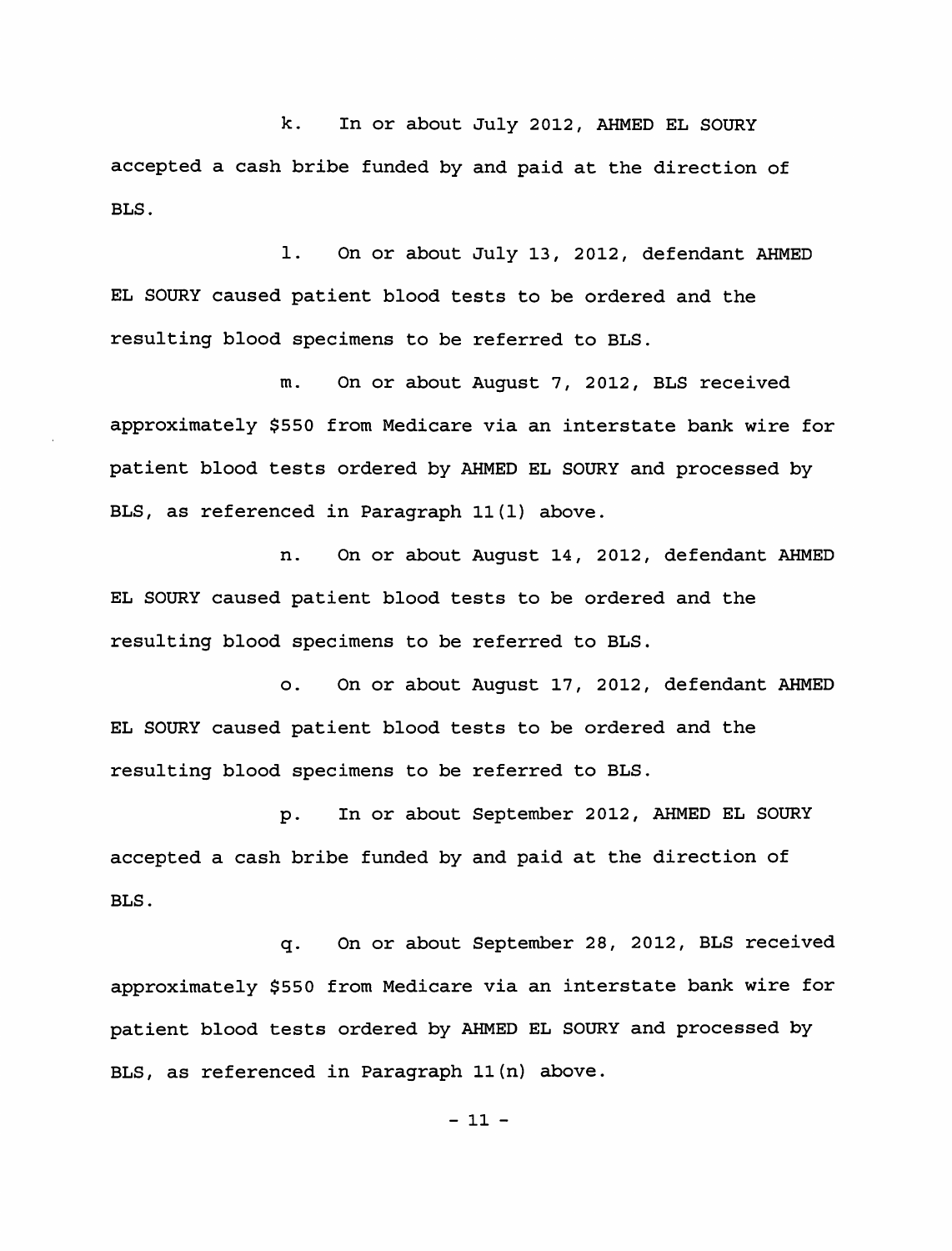r. On or about November 27, 2012, defendant AHMED EL SOURY caused patient blood tests to be ordered and the resulting blood specimens to be referred to BLS.

s. On or about January 2, 2013, BLS received approximately \$800 from Medicare via an interstate bank wire for patient blood tests ordered by AHMED EL SOURY and processed by BLS, as referenced in Paragraph  $11(r)$  above.

t. On or about January 11, 2013, defendant AHMED EL SOURY caused patient blood tests to be ordered and the resulting blood specimens to be referred to BLS.

u. In or about February 2013, AHMED EL SOURY accepted a cash bribe funded by and paid at the direction of BLS.

v. On or about March 14, 2013, BLS received approximately \$125 from Medicare via an interstate bank wire for patient blood tests ordered by AHMED EL SOURY and processed by BLS, as referenced in Paragraph ll(s) above.

All in violation of Title 18, United States Code, Section 371.

- 12 -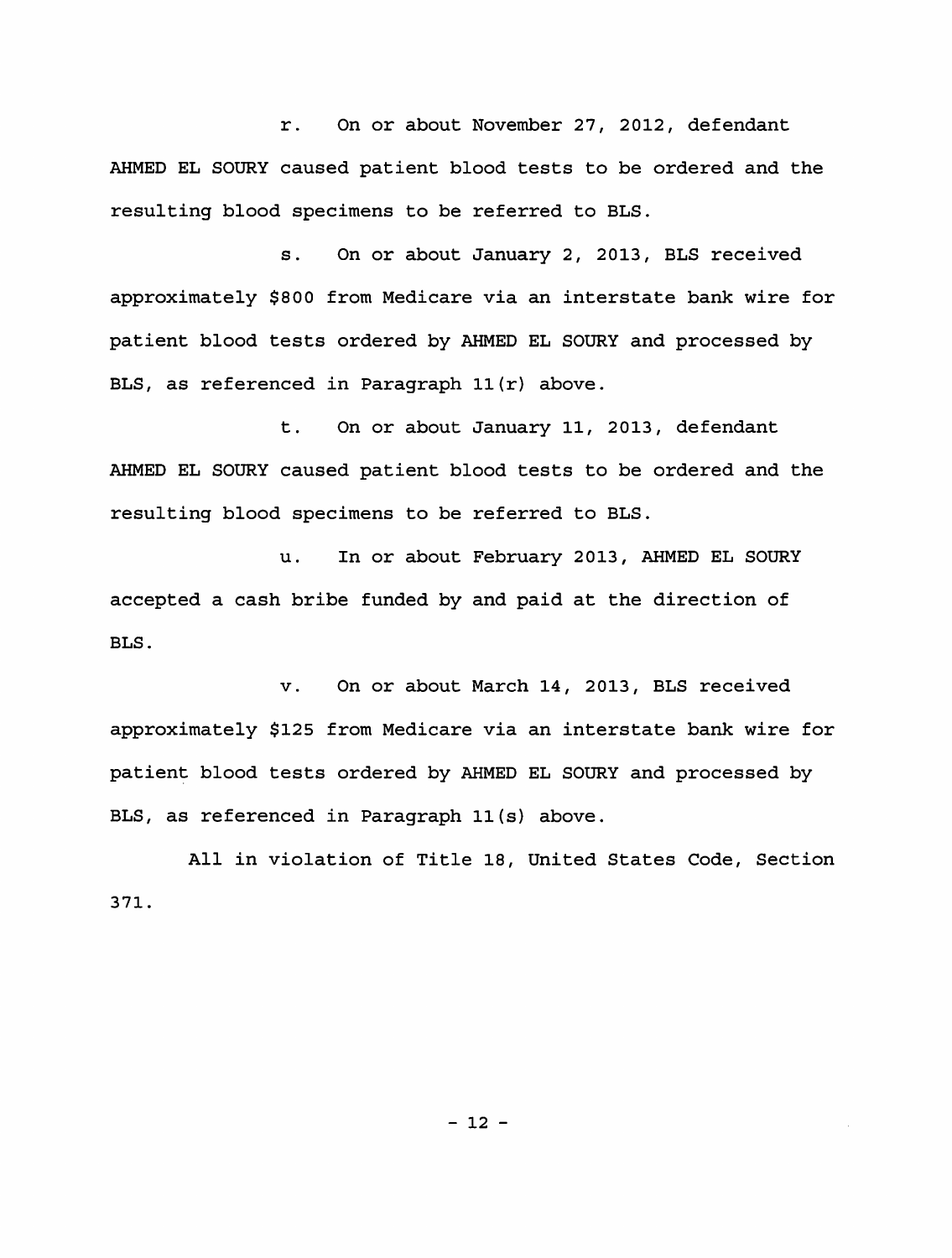#### **COUNTS TWO THROUGH FOUR**

(Illegal Remuneration in Violation of the Federal Anti-Kickback Statute)

1. Paragraphs 1 through 7 and 9 through 11 of Count 1 of this Indictment are hereby incorporated and realleged as if fully set forth herein.

2. On or about the dates set forth below, in the District of New Jersey, and elsewhere, defendant

## AHMED EL SOURY

did knowingly and willfully solicit and receive remuneration, directly and indirectly, overtly and covertly, in cash and in kind, that is, kickbacks and bribes, from BLS, in order to induce defendant AHMED EL SOURY to refer patients and cause the referral of patients to BLS for the furnishing and arranging for the furnishing of items and services, that is, the referral of patient blood specimens to BLS for testing and related services, for which payment was made in whole or in part under a Federal health care program, that is, Medicare, as follows:

| Count        | Approximate Date of Kickback/Bribe |
|--------------|------------------------------------|
| <b>TWO</b>   | January 2012                       |
| <b>THREE</b> | September 2012                     |
| <b>FOUR</b>  | February 2013                      |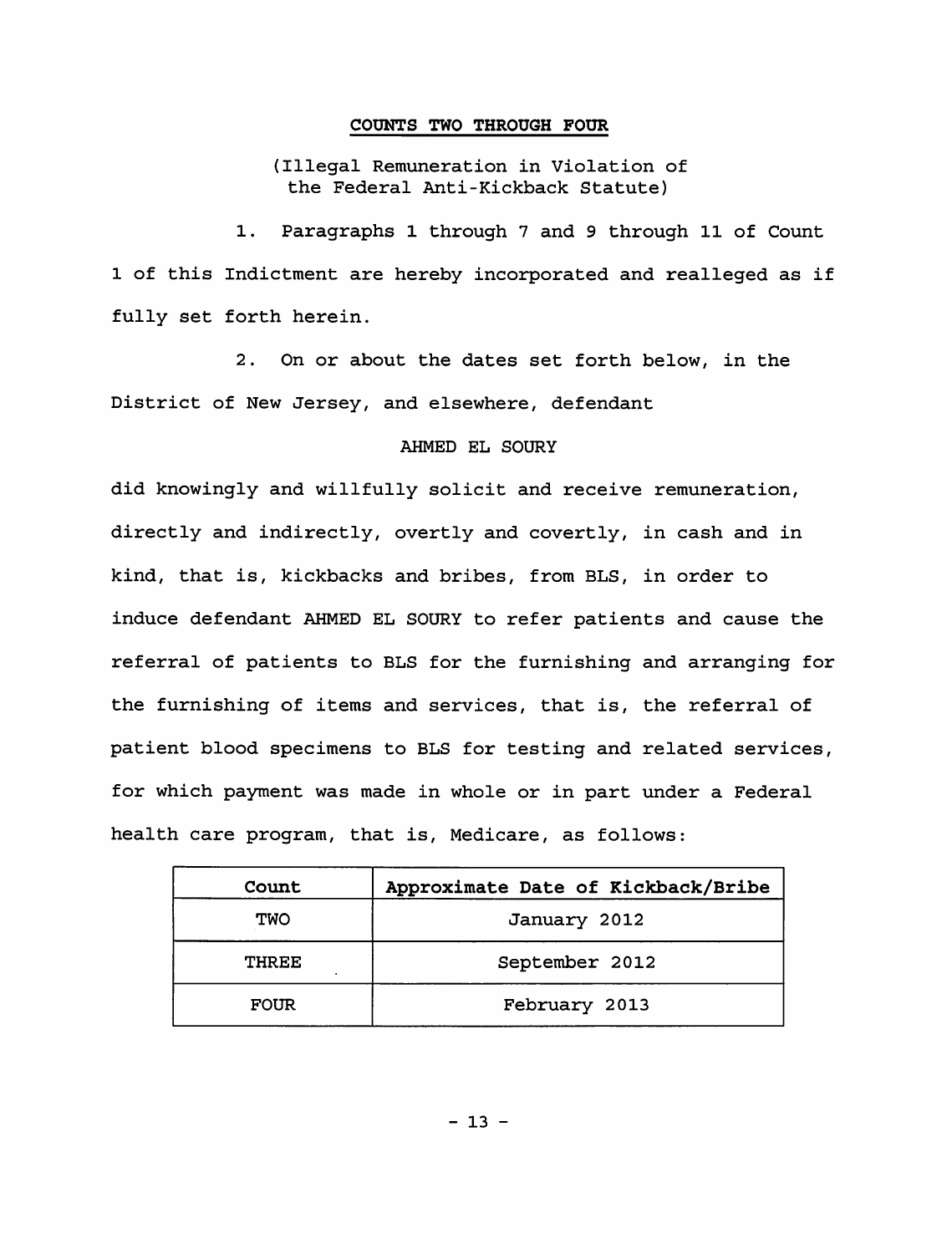All in violation of Title 42, United States Code, Section 1320a-7b(b) (1) (A), and Title 18, United States Code, Section 2.

 $\mathcal{L}(\mathcal{L})$  and  $\mathcal{L}(\mathcal{L})$  .

 $\langle \cdot \rangle$ 

 $\gamma$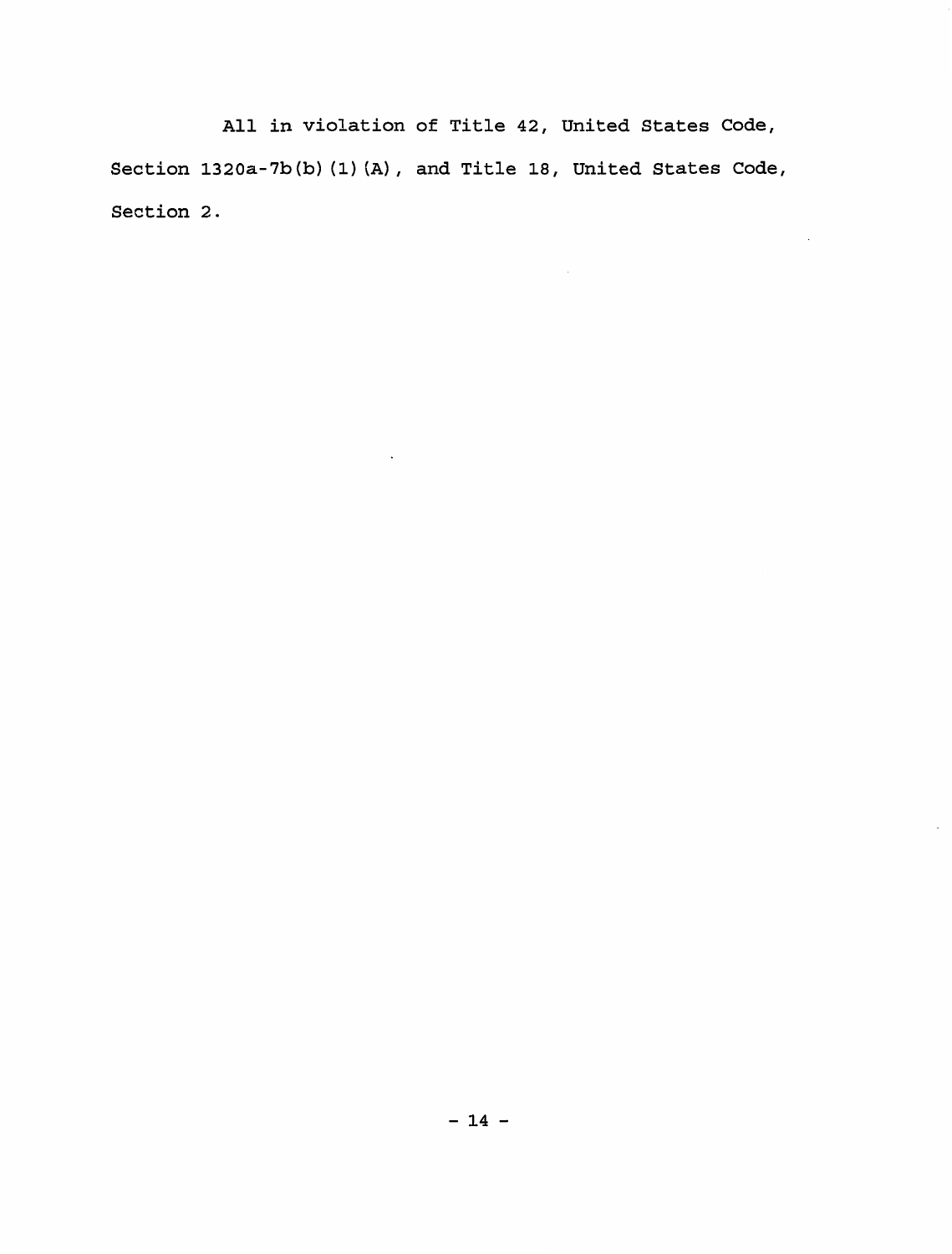#### **COUNTS FIVE THROUGH SEVEN**

(Use of the Mail and Facilities in Interstate Commerce and Interstate Travel to Promote, Carry On and Facilitate Commercial Bribery)

1. Paragraphs 1 through 7 and 9 through 11 of Count 1 of this Indictment are hereby incorporated and realleged as if fully set forth herein.

2. On or about the dates set forth below, in the District of New Jersey, and elsewhere, defendant

#### AHMED EL SOURY

did knowingly travel in and use the mail and facilities in interstate commerce and cause the travel in and use of the mail and facilities in interstate commerce with the intent to promote, manage, establish, carry on, distribute the proceeds of, and facilitate the promotion, management, establishment, carrying on, and distribution of the proceeds of an unlawful activity, that is, commercial bribery contrary to N.J.S.A. § 2C:21-10, and, thereafter, did perform and attempt to perform an act to promote, manage, establish, carry on, distribute the proceeds of, and facilitate the promotion, management, establishment, carrying on, and distribution of the proceeds of such unlawful activity as follows: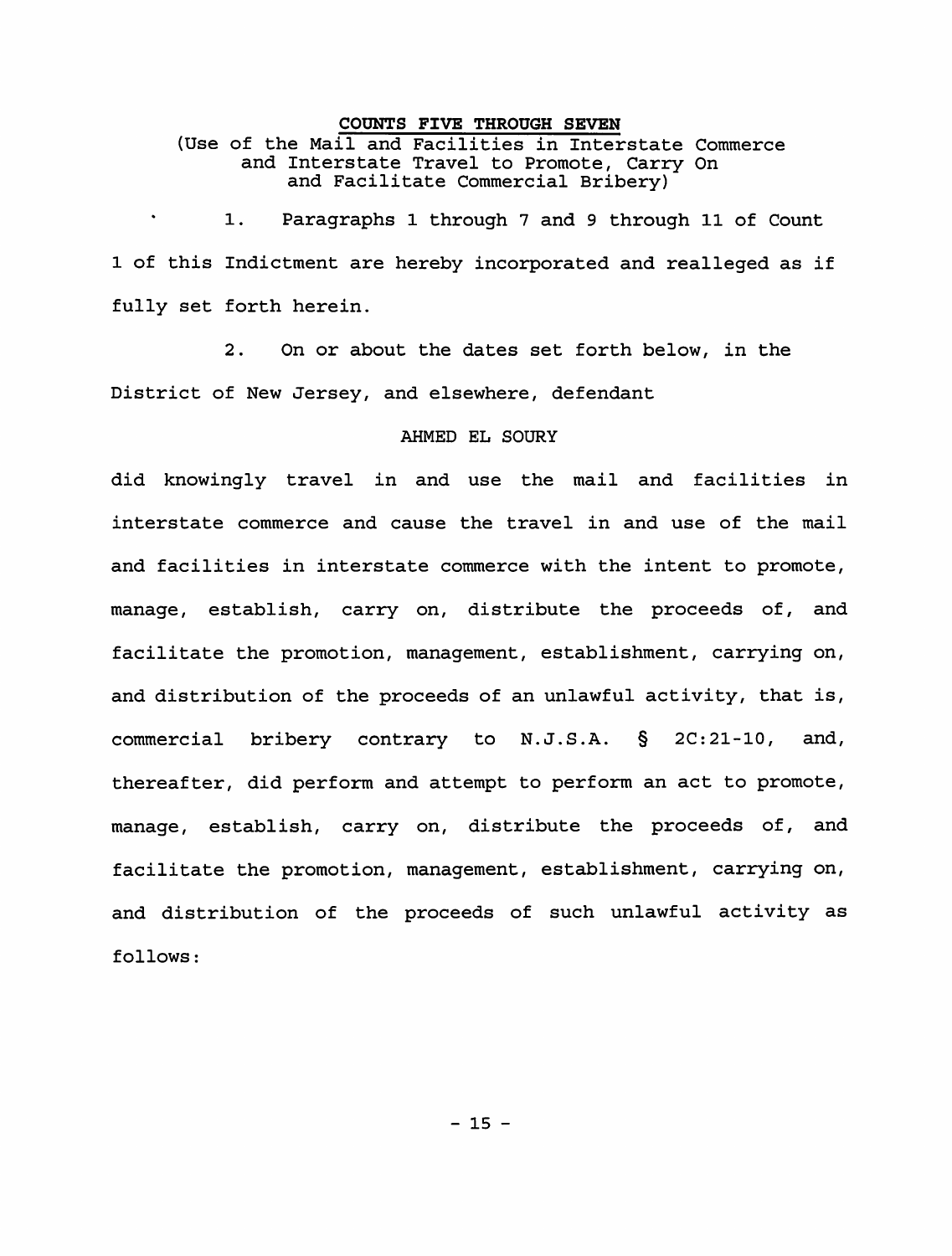| Count        | Approximate Date  | Travel or Use of<br>Mail or Facility in  <br>Interstate Commerce       | Acts Performed<br>Thereafter                                                  |
|--------------|-------------------|------------------------------------------------------------------------|-------------------------------------------------------------------------------|
| <b>FIVE</b>  | February 22, 2012 | Interstate Wire, as<br>set forth in<br>Paragraph 11(f) of<br>Count One | The Acts Set<br>Forth in<br>Paragraphs $11(q)$<br>and $11(h)$ of<br>Count One |
| SIX          | June 5, 2012      | Interstate Wire, as<br>set forth in<br>Paragraph 11(i) of<br>Count One | The Acts Set<br>Forth in<br>Paragraphs 11(j)<br>and $11(k)$ of<br>Count One   |
| <b>SEVEN</b> | August 7, 2012    | Interstate Wire, as<br>set forth in<br>Paragraph 11(m) of<br>Count One | The Acts Set<br>Forth in<br>Paragraphs 11(n)<br>and $11(0)$ of<br>Count One   |

All in violation of Title 18, United States Code, Section 1952(a} (1} and (3}, and Title 18, United States Code, Section 2.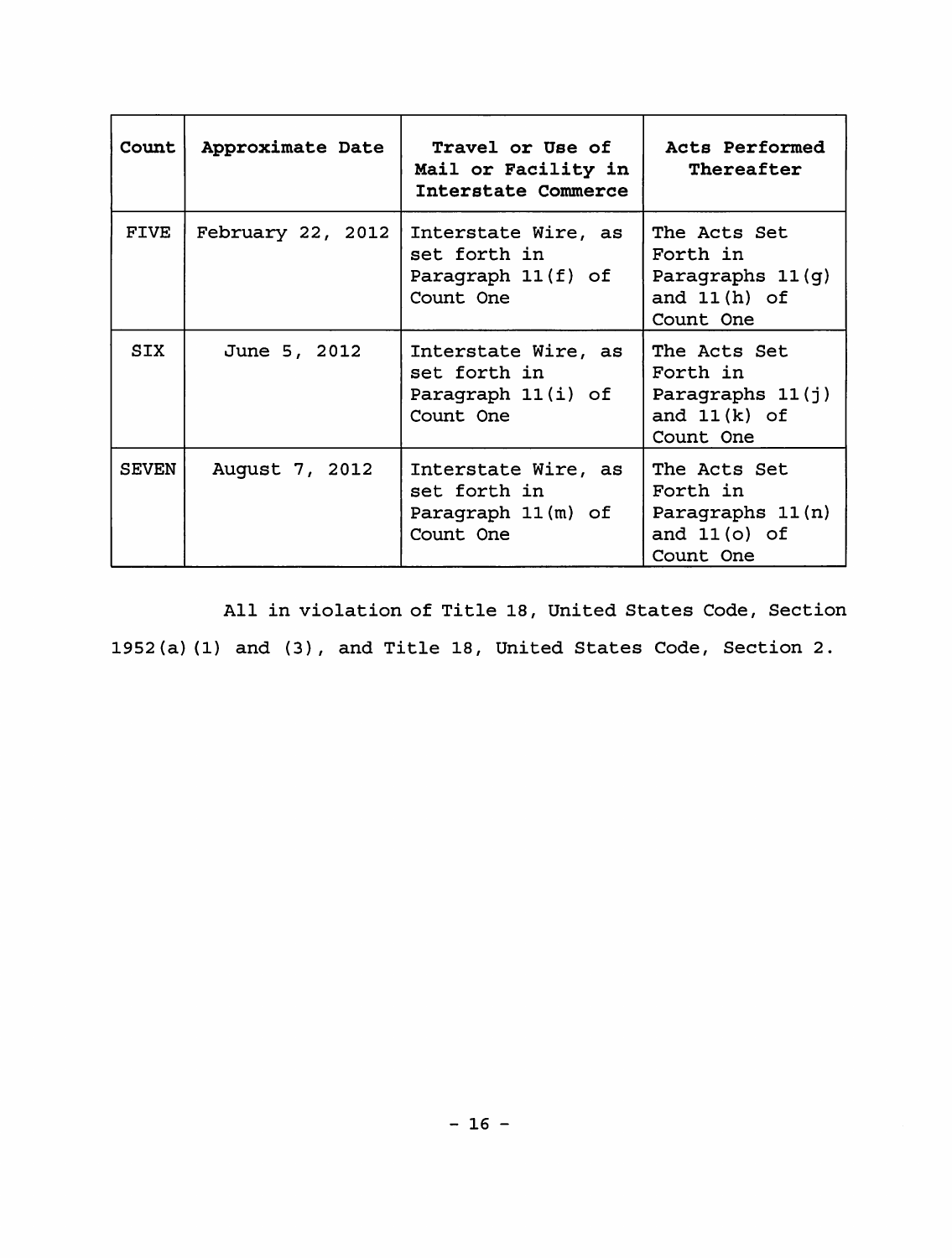#### **COUNTS EIGHT THROUGH TEN**

(Scheme to Defraud Patients of Honest Services by Defendant AHMED EL SOURY Accepting Concealed Bribes)

1. Paragraphs 1 through 7 and 9 through 11 of Count 1 of this Indictment are hereby incorporated and realleged as if fully set forth herein.

2. At all times relevant to Counts Eight through Ten of this Indictment, defendant AHMED EL SOURY's patients had an intangible right to his honest services as their physician. Defendant AHMED EL SOURY owed to his patients a duty to refrain from seeking and receiving bribes and kickbacks in exchange for defendant AHMED EL SOURY's actions as their physician.

3. From at least as early as in or about March 2011 through in or about April 2013, in the District of New Jersey, and elsewhere, defendant

## AHMED EL SOURY,

with others, knowingly and intentionally did devise and intend to devise a scheme and artifice to defraud defendant AHMED EL SOURY's patients of the right to defendant AHMED EL SOURY's honest services as their physician.

3. The object of this scheme and artifice to defraud was for defendant AHMED EL SOURY and others to deprive defendant AHMED EL SOURY's patients of the honest services of defendant AHMED EL SOURY by defendant AHMED EL SOURY accepting and agreeing to accept concealed and undisclosed bribes and

 $-17 -$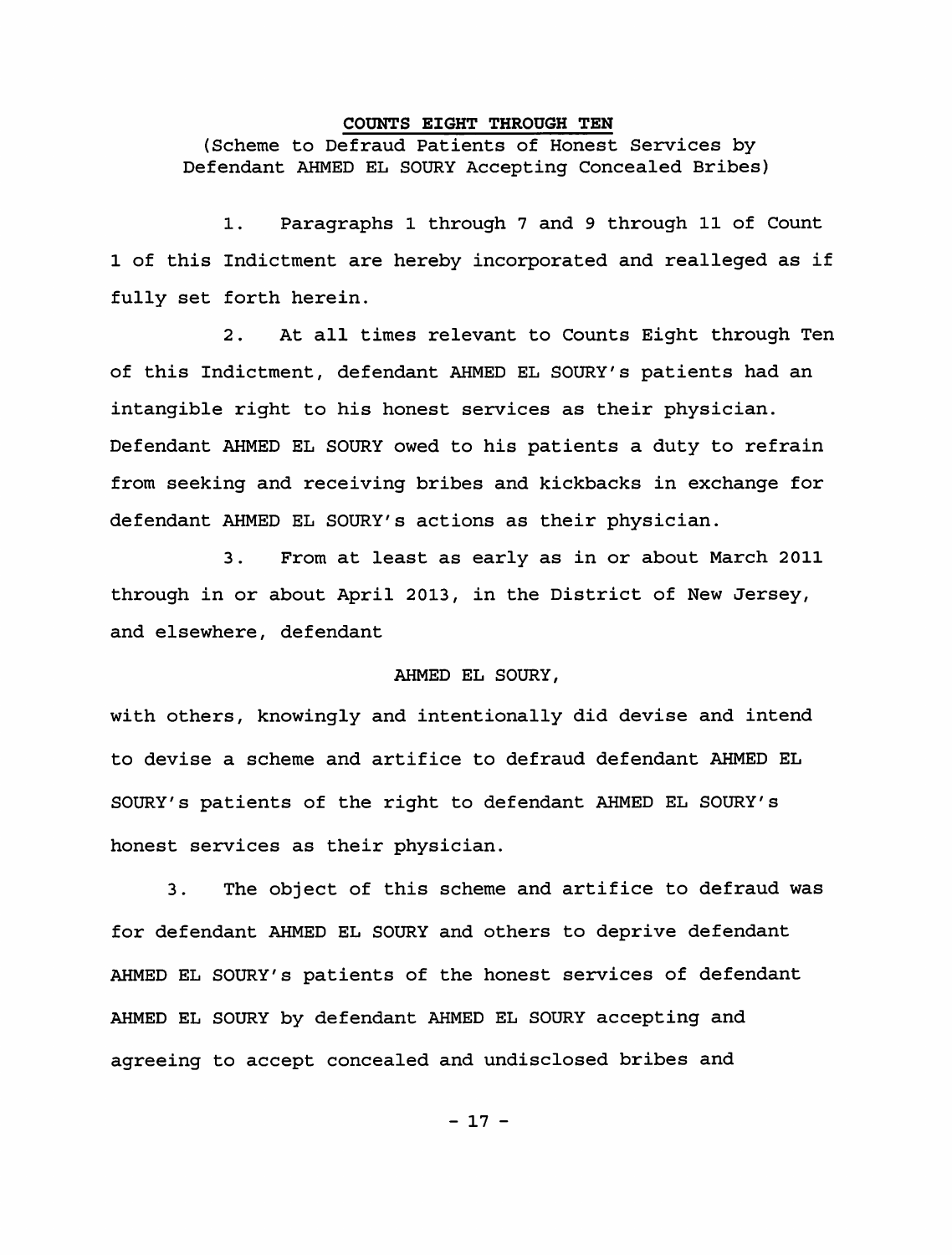kickbacks from BLS, in exchange for defendant AHMED EL SOURY's referral of patient blood specimens to BLS.

4. To carry out the scheme and to effect its unlawful object, defendant AHMED EL SOURY, and others, engaged in a number of means and methods, including those referred to in Paragraphs 1 through 7 and 9 through 11 of Count One, among others, as described below.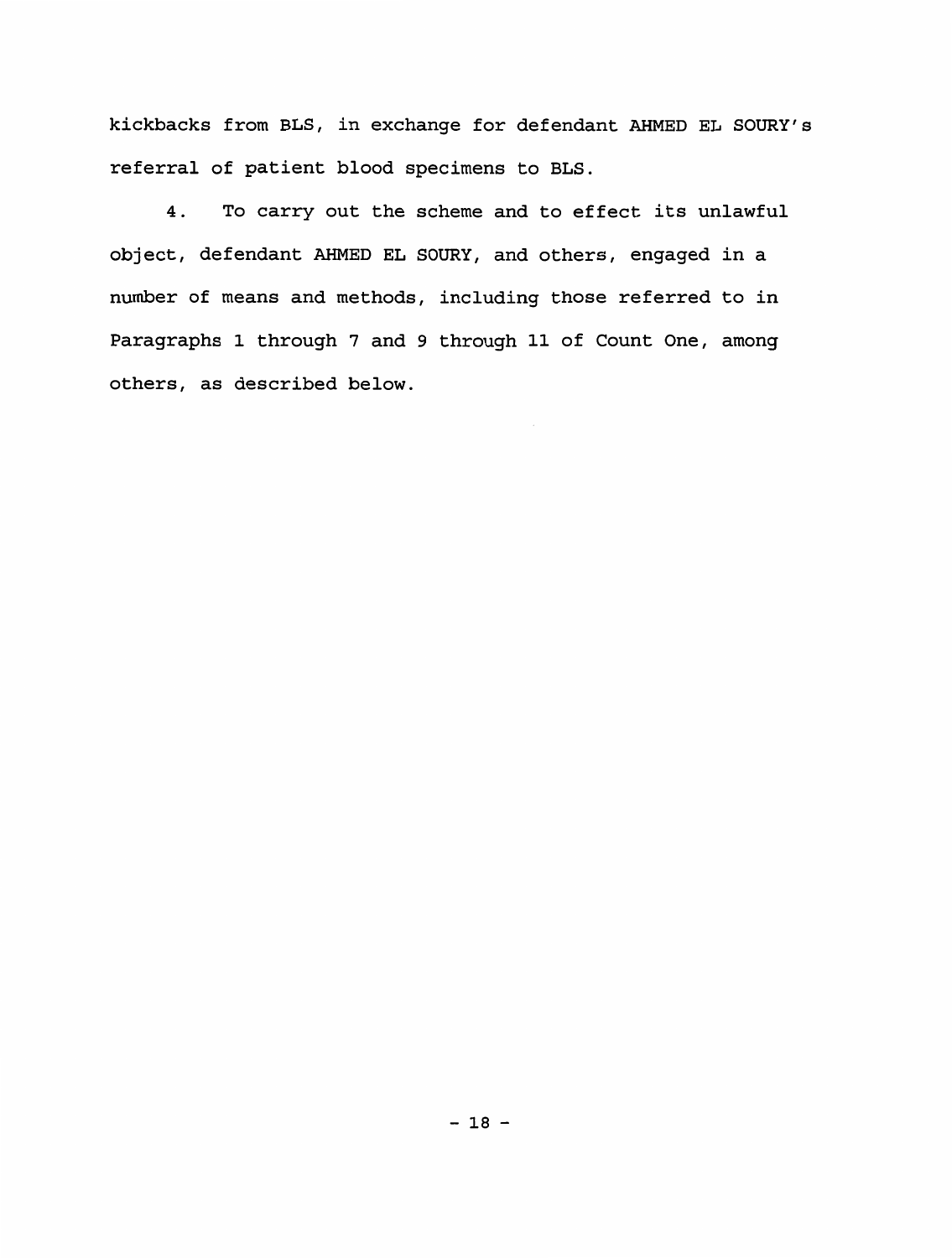5. On or about the dates set forth below, in the District of New Jersey, and elsewhere, for the purpose of executing and attempting to execute this scheme and artifice to defraud, defendant

#### AHMED EL SOURY,

and others, knowingly and intentionally transmitted and caused to be transmitted in interstate commerce by means of wire, radio, and television communication, certain writings, signs, signals, pictures, and sounds, as set forth below:

| <b>Count</b> | Approximate Date   | Wire Transmission in<br>Interstate Commerce                                                             |
|--------------|--------------------|---------------------------------------------------------------------------------------------------------|
| <b>EIGHT</b> | September 28, 2012 | Medicare Payment to BLS via<br>interstate bank wire, as set<br>forth in Paragraph 11(q) of<br>Count One |
| <b>NTNE</b>  | January 2, 2013    | Medicare Payment to BLS via<br>interstate bank wire, as set<br>forth in Paragraph 11(s) of<br>Count One |
| TEN          | March 14, 2013     | Medicare Payment to BLS via<br>interstate bank wire, as set<br>forth in Paragraph 11(v) of<br>Count One |

In violation of Title 18, United States Code, Sections 1343 and 1346, and Title 18, United States Code, Section 2.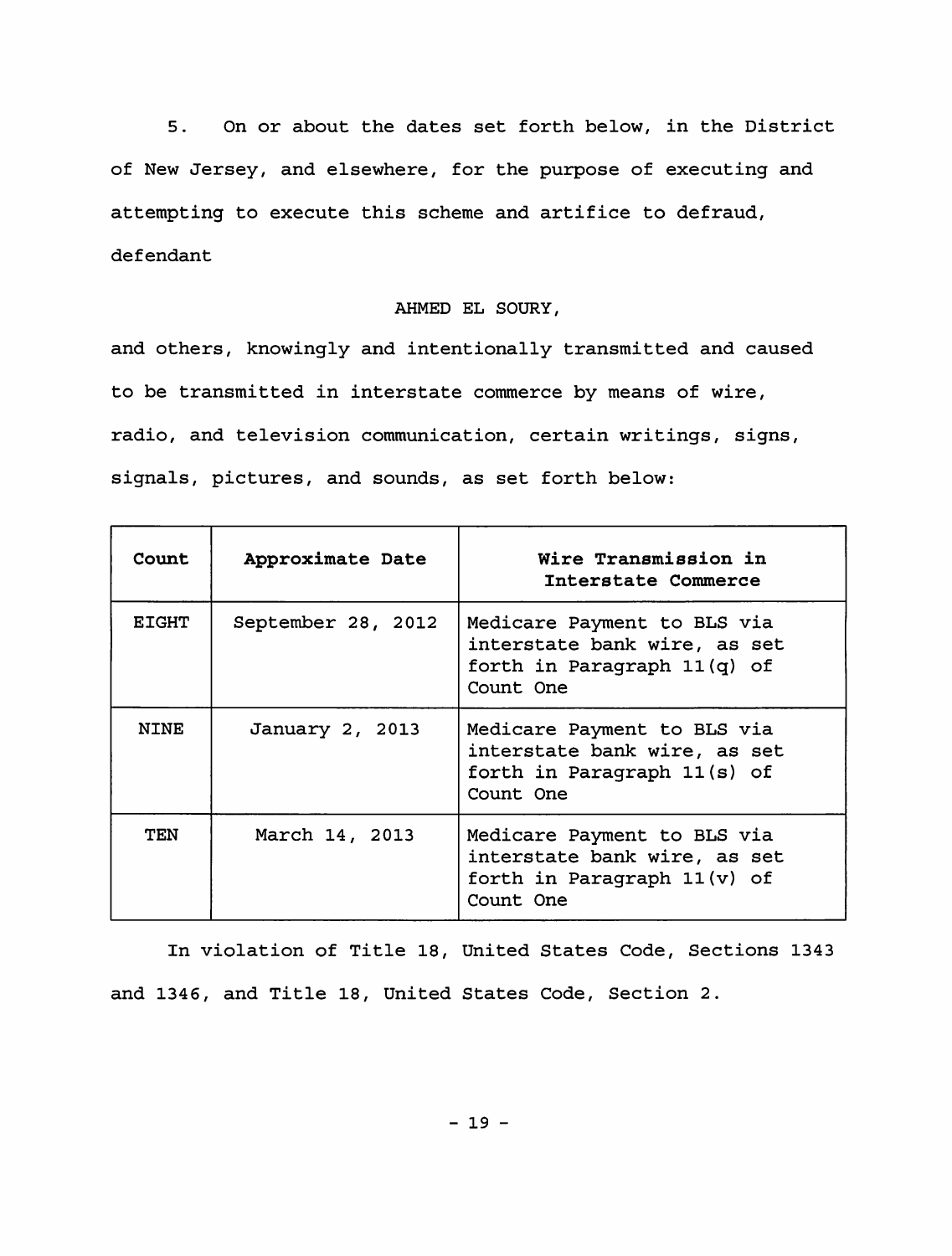#### **FORFEITURE ALLEGATION AS TO COUNT ONE**

1. As a result of committing the conspiracy offense in violation of 18 U.S.C. § 371 as alleged in Count One of this Indictment, defendant AHMED EL SOURY shall forfeit to the United States:

- (a) Pursuant to 18 U.S.C. § 982(a) (7), all property, real and personal, that constitutes or is derived, directly or indirectly, from gross proceeds traceable to the conspiracy to violate 42 U.S.C. § 1320a-7b(b) (2) (A) as alleged in Count One of this Indictment;
- (b) Pursuant to 18 U.S.C. § 981(a) (1) (C) and 28 U.S.C. § 2461(c), all property, real and personal, that constitutes or is derived from proceeds traceable to the commission of the conspiracy to violate 18 U.S.C. § 1952(a) (1) and (3) as alleged in Count One of this Indictment; and
- (c) Pursuant to 18 U.S.C.  $\S$  981(a)(1)(C) and 28 U.S.C. § 2461(c), all property, real and personal, that constitutes or is derived from proceeds traceable to the commission of the conspiracy to violate 18 U.S.C. § 1343 and 1346 as alleged in Count One of this Indictment;
- And all property traceable to such property.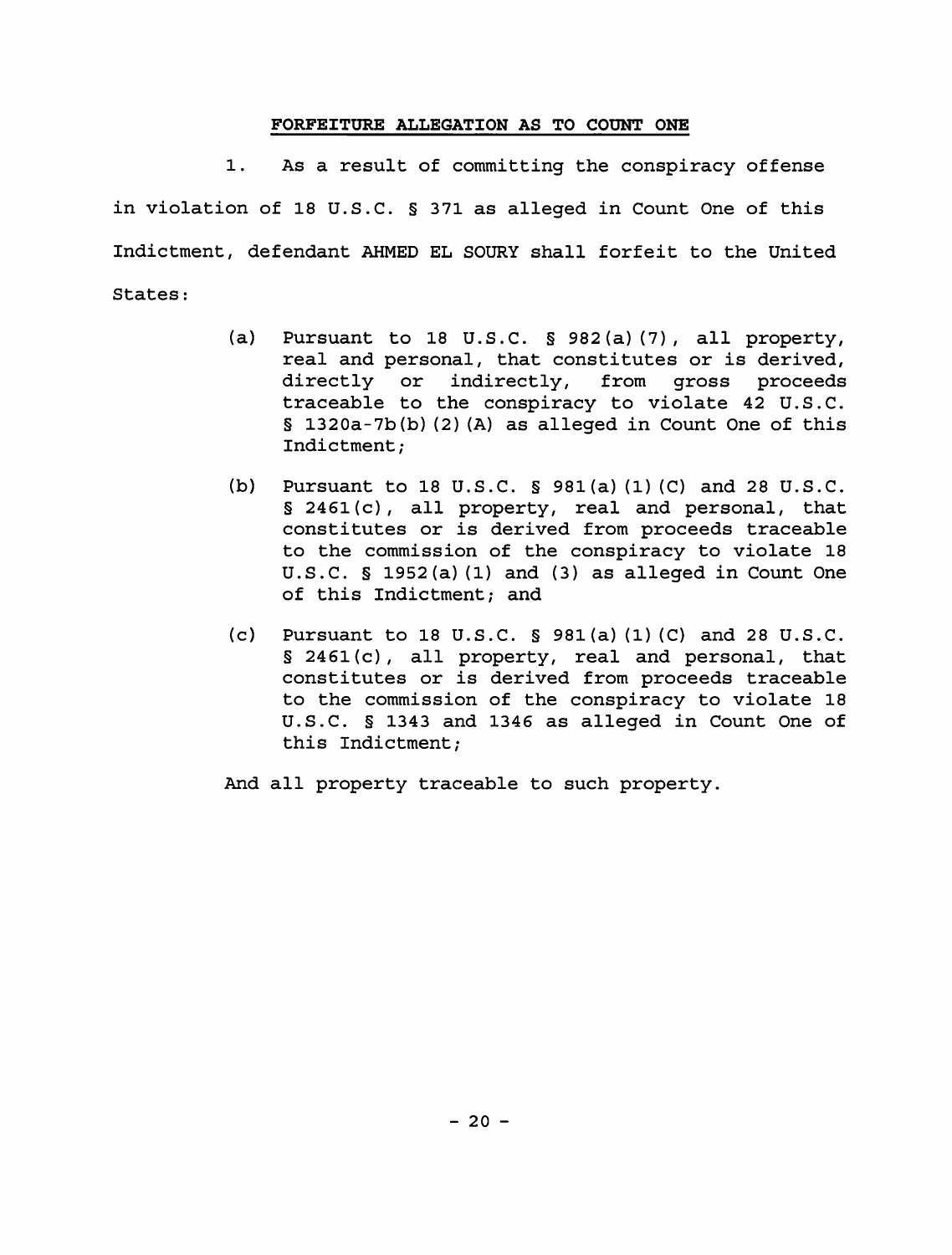## **FORFEITURE ALLEGATION AS TO COUNTS TWO THROUGH FOUR**

2. As a result of committing the offenses in violation of 42 U.S.C. § 1320a-7b(b} (2) (A} as alleged in Counts Two, Three and Four of this Indictment, defendant AHMED EL SOURY shall forfeit to the United States, pursuant to 18 U.S.C. § 982(a} (7), all property, real and personal, that constitutes or is derived, directly or indirectly, from gross proceeds traceable to the offenses in violation of 42 U.S.C. § 1320a-7b(b} (2) (A} as alleged in such Counts, and all property traceable to such property.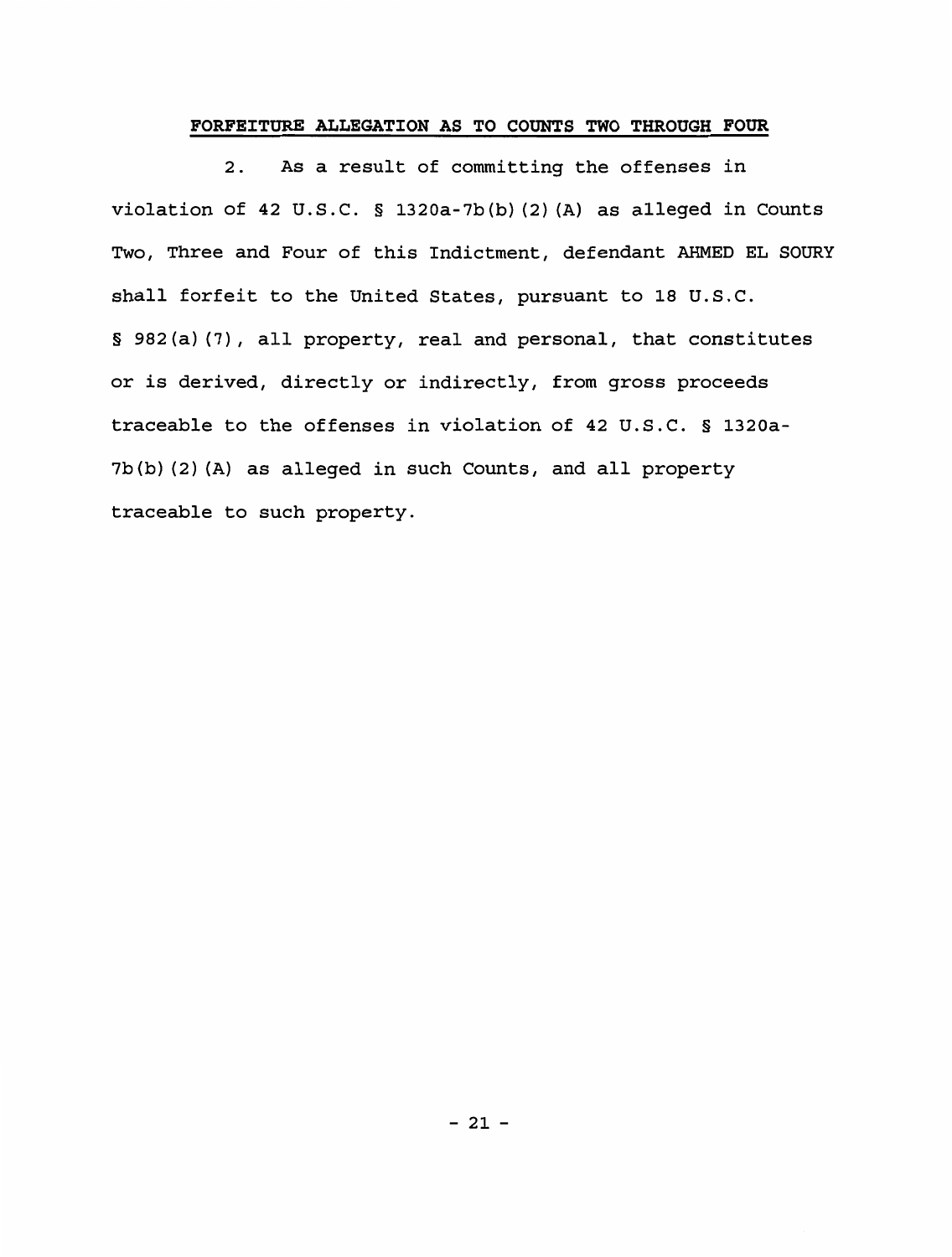#### **FORFEITURE ALLEGATION AS TO COUNTS FIVE THROUGH SEVEN**

3. As a result of committing the offenses in violation of 18 U.S.C. § 1952(a) (1) and (3), as alleged in Counts Five, Six, and Seven of this Indictment, defendant AHMED EL SOURY shall forfeit to the United States, pursuant to 18 U.S.C. § 981(a) (1) (C) and 28 u.s.c. § 2461(c), all property, real and personal, that constitutes or is derived from proceeds traceable to the commission of the offenses in violation of 18 U.S.C. § 1952(a) (1) and (3) as alleged in such Counts, and all property traceable to such property.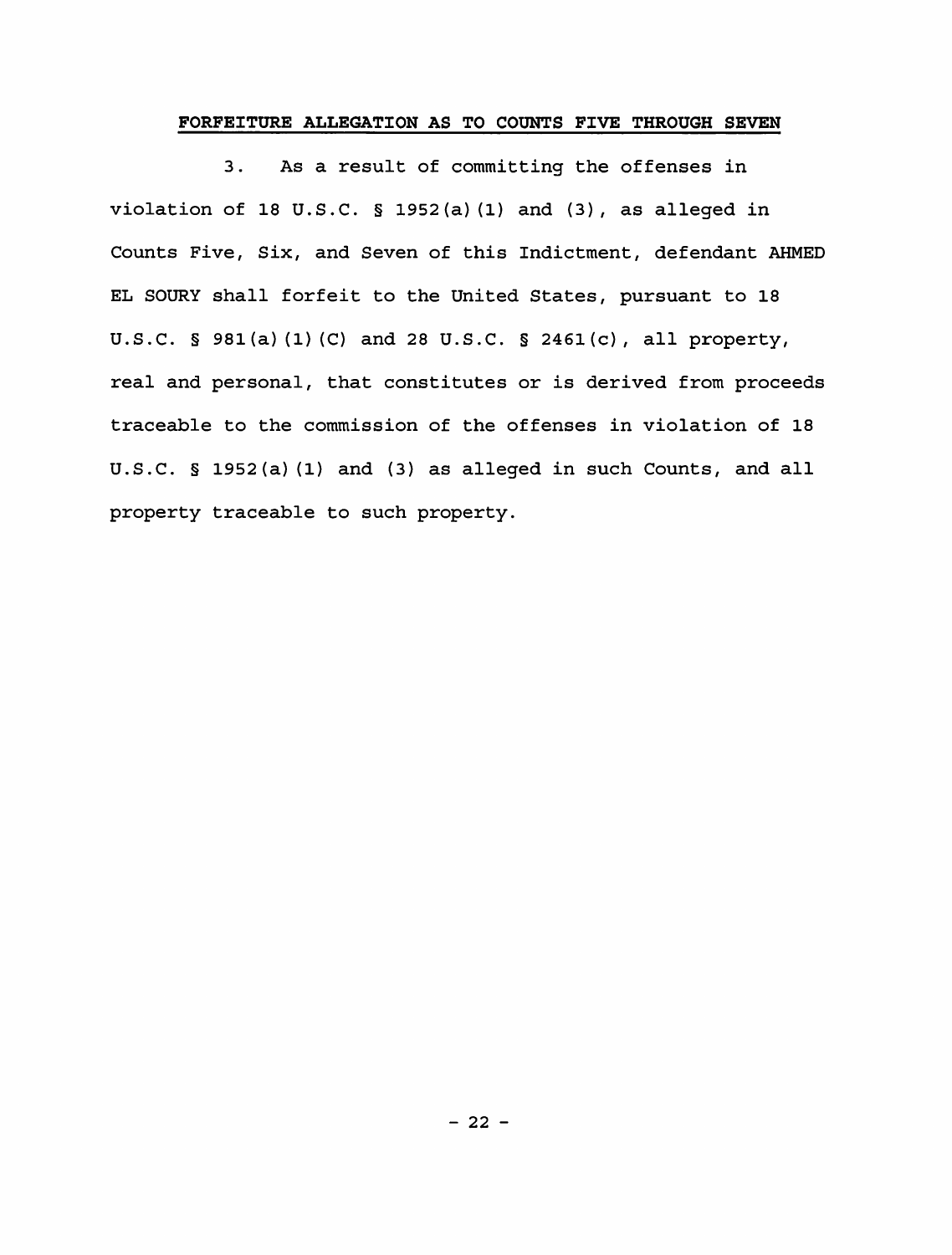## **FORFEITURE ALLEGATION AS TO COUNTS EIGHT THROUGH TEN**

4. As a result of committing the offense in violation of 18 U.S.C. §§ 1343 and 1346, as alleged in Counts Eight, Nine, and Ten of this Indictment, defendant AHMED EL SOURY shall forfeit to the United States, pursuant to 18 U.S.C. § 981(a} (1) (C} and 28 U.S.C. § 2461(c}, all property, real and personal, that constitutes or is derived from proceeds traceable to the commission of the offenses in violation of 18 U.S.C. § 1343 as alleged in such Counts, and all property traceable to such property.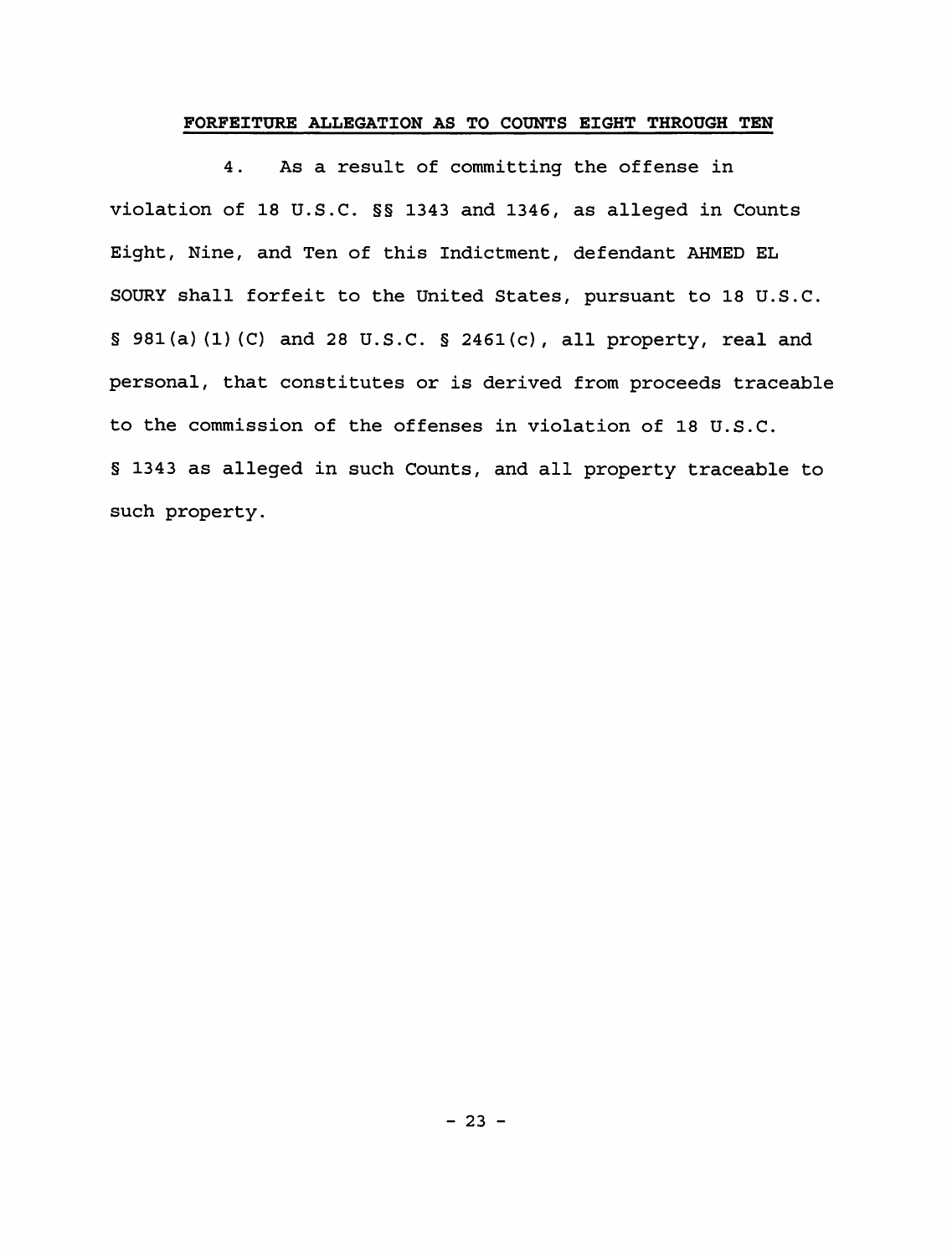## **SUBSTITUTE ASSETS PROVISION APPLICABLE TO ALL FORFEITURE ALLEGATIONS**

5. If any of the above-described forfeitable

property, as a result of any act or omission of the defendant:

- (a) cannot be located upon the exercise of due diligence;
- (b) has been transferred or sold to, or deposited with, a third person;
- (c) has been placed beyond the jurisdiction of the Court;
- (d) has been substantially diminished in value; or
- (e) has been commingled with other property which cannot be subdivided without difficulty;

it is the intent of the United States, pursuant to 21 U.S.C . § 853(p) (as incorporated by 18 U.S.C. § 982(b) and 28 U.S.C. § 2461(c)), to seek forfeiture of any other property of said defendant up to the value of the above forfeitable property.

A TRUE BILL

FOREPERSON

Par Office

United States Attorney